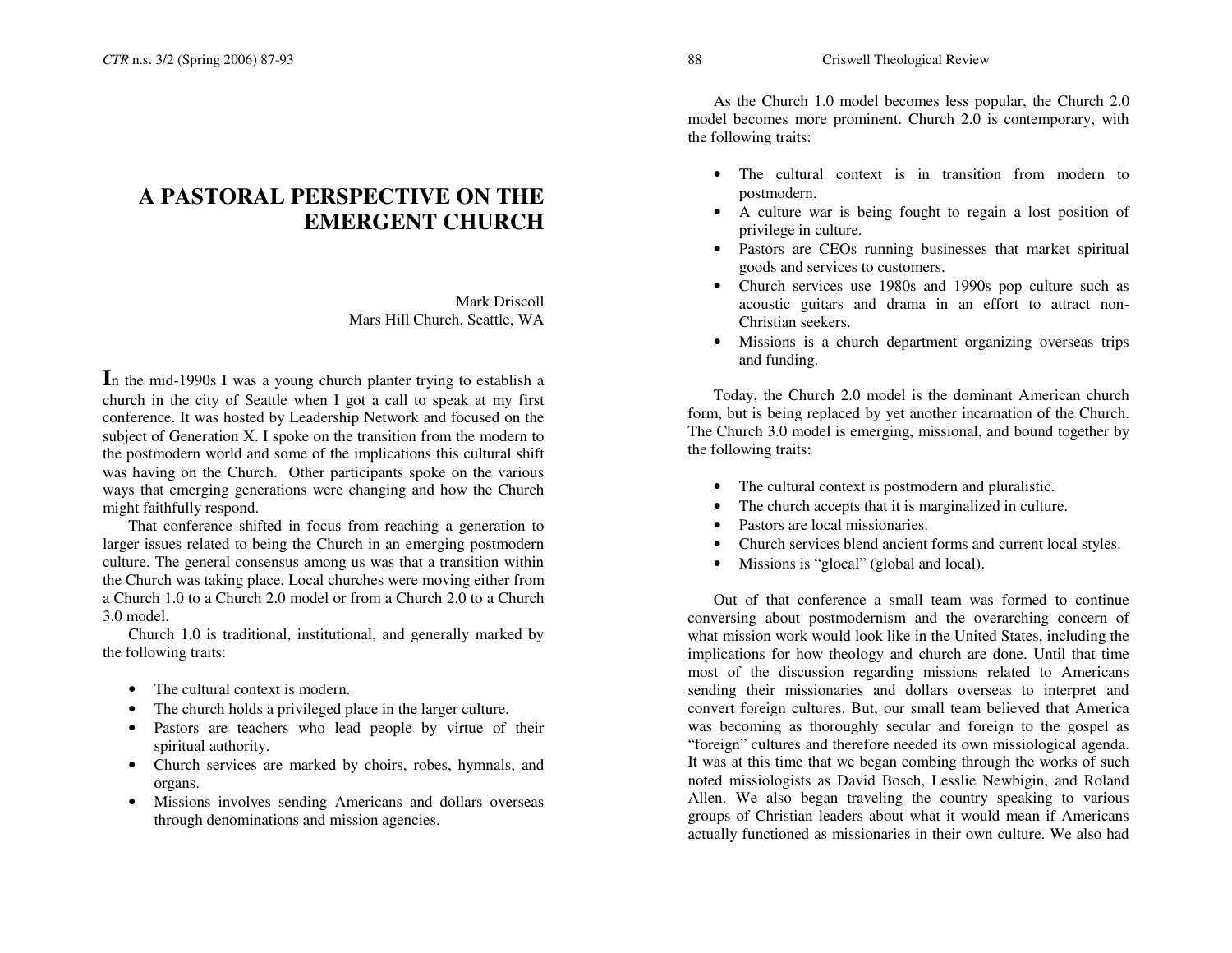many informal conversations with Christian leaders who were asking the same sorts of questions regarding the content of the gospel and the context of church ministry.

By this time Leadership Network hired Doug Pagitt to lead the team and organize the events. He began growing the team and it soon included Brian McLaren. The speaking team continued the conversation about the interface between postmodern America, the gospel, and the church for perhaps <sup>a</sup> year or so until the group disbanded for <sup>a</sup> variety of reasons. Most of us were in the middle of planting young churches and were struggling with the time it took to meet as a group, travel, and tend to our young churches and young families. Some of the men in the group spun out to start their own organizations and host their own conferences. Still others who were connected in varying degrees to the small team sadly disqualified themselves from ministry due to immorality.

Pagitt, McLaren, and others such as Chris Seay, Tony Jones, Dan Kimball, and Andrew Jones stayed together and continued speaking and writing together as friends. I left the team because my new church needed more attention and I also had growing theological differences with some members of the team, though most remained friends. McLaren, <sup>a</sup> very gifted writer, rose to team leader in par<sup>t</sup> because he had an established family and church, which allowed him to devote <sup>a</sup> lot of time to the team. That team eventually morphed into what is now known as Emergent. This name has caused much confusion because there is <sup>a</sup> difference between what is Emerging and what is Emergent.

First, the Emerging church is <sup>a</sup> broad category that encompasses <sup>a</sup> wide variety of churches and Christians who are seeking to be effective missionaries wherever they live. This includes Europeans and Australians who are having the same conversation as their American counterparts. The Emerging church includes three distinct types of Christians. In <sup>a</sup> conversation with Dr. Ed Stetzer, <sup>a</sup> noted missiologist, he classified them as the Relevants, Reconstructionists, and Revisionists.

*Relevants* are theologically conservative evangelicals who are not as interested in reshaping theology as much as updating such things as worship styles, preaching styles, and church leadership structures. Their goal is to be more relevant; thus, appealing to postmodernminded people. Relevants commonly begin alternative worship services within evangelical churches to keep generally younger Christians from leaving their churches. They also plant new churches to reach emerging people. Relevant leaders look to people such as

Dan Kimball, Donald Miller, and Rob Bell as like-minded leaders. The common critique of Relevants is that they are doing little more than conducting "cool church" for hip young Christians and are not seeing significant conversion growth. Within the Relevants there is also <sup>a</sup> growing group of outreach-minded Reformed Relevants, which look to men like John Piper, Tim Keller, and D. A. Carson for theological direction.

*Reconstructionists* are generally theologically evangelical and dissatisfied with the current forms of church (e.g. seeker, purpose, contemporary). They bolster their critique by noting that our nation is becoming less Christian and that those who profess faith are not living lives markedly different than non-Christians; thereby, proving that current church forms have failed to create life transformation. Subsequently, they propose more informal, incarnational, and organic church forms such as house churches. Reconstructionists, who are more influenced by mainline Christian traditions, will also use terms like "new monastic communities" and "abbess." Reconstructionist leaders look to such people as Neil Cole and Australians Michael Frost and Alan Hirsch. The common critique of Reconstructionists is that they are collecting disgruntled Christians who are overreacting to the megachurch trend but are not seeing significant conversion growth.

*Revisionists* are theologically liberal and question key evangelical doctrines, critiquing their appropriateness for the emerging postmodern world. Reconstructionists look to such leaders as Brian McLaren and Doug Pagitt as well as other Emerging Christians. The common critique of Revisionists is that they are recycling the doctrinal debates of <sup>a</sup> previous generation and also not seeing significant conversion growth.

What ties each of these types of Emerging Christians together is <sup>a</sup> missiological conversation about what <sup>a</sup> faithful church should believe and do to reach Western culture. However, beyond that there is little unity because there is widespread disagreement on what counts as faithful doctrine and practice.

Scripture commands us to "contend for the faith that was once for all entrusted to the saints" (Jude 3). Therefore, the truths of Christianity are constant, unchanging, and meant for all people, times, and places. But, the methods by which truth is articulated and practiced must be culturally appropriated and therefore constantly translated (1 Cor 9:22–23). If both doctrine and practice are constant, the result is dead orthodoxy, which the Relevants, Reconstructionists, and Revisionists are each reacting to in varying degrees. If both

90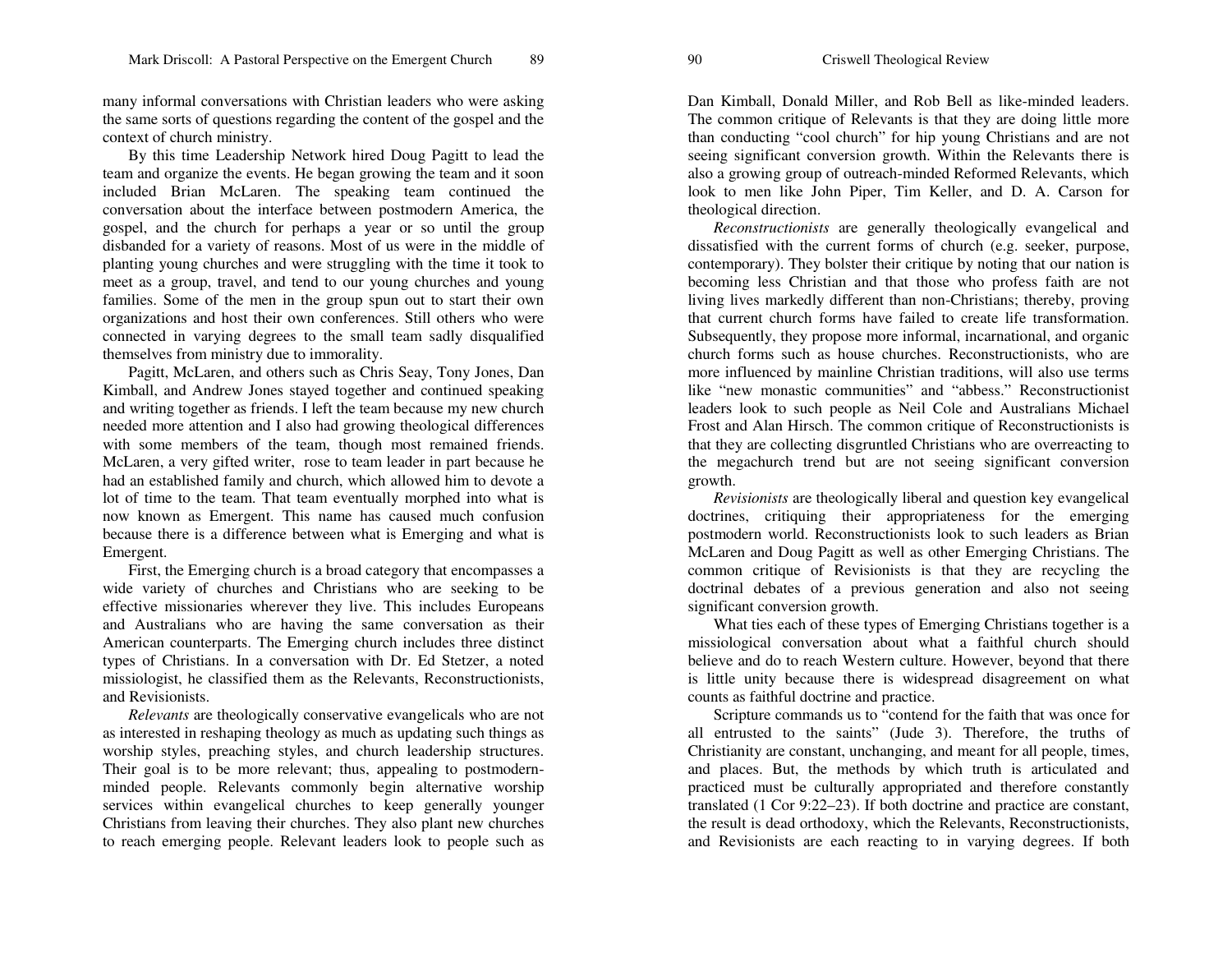doctrine and practice are constantly changing, the result is living heresy, which is where I fear the Revisionist Emergent tribe of the Emerging church is heading. But, if doctrine is constant and practice is always changing, the result is living orthodoxy which I propose is the faithful third way of the Relevants, which I pray remains the predominant way of the Reconstructionists.

In some ways it seems that Emerging Christianity is essentially making up its mind again on almost every major doctrinal issue. What began as <sup>a</sup> conversation among <sup>a</sup> few people is quickly erupting into <sup>a</sup> conflict between many people over eight very important theological issues.

- 1. **Scripture**. This includes the divine inspiration, perfection, and authority of Scripture.
- 2. **Jesus Christ**. This includes his deity and sovereignty over human history as Lord.
- 3. **Gender**. This includes whether or not people are created with inherent gender differences, whether or not those gender roles have any implications for the governments of home and church, and whether or not homosexual practice is sinful. This also includes whether or not it is appropriate to use gender specific names for God, such as Father, like Jesus did.
- 4. **Sin**. The primary issue here is whether or not human beings are conceived as sinners or are essentially morally neutral and are internally corrupted solely by external forces.
- 5. **Salvation.** The issue is whether Jesus Christ is necessary for salvation and whether or not salvation exists for people in other religions who do not worship Jesus Christ.
- 6. **The Cross**. The issue here is the doctrine of penal substitution and whether or not Jesus died in our place for our sins or if He went to the cross solely as an example for us to follow when we suffer.
- 7. **Hell**. The issue is whether or not anyone will experience conscious eternal torment, or if unbelievers will simply cease to exist (annihilationism) or eventually be saved and taken to heaven (universalism).
- 8. **Authority**. This issue is perhaps the most difficult of all. Much of this conversation is happening online with blogs and chat rooms. However, as the conversation becomes <sup>a</sup> conflict, the inherent flaw of postmodernism is becoming <sup>a</sup> practical obstacle to unity because there is no source of authority to determine what constitutes orthodox or heretical doctrine.

With the authority of Scripture open for debate and even long-established Church councils open for discussion (e.g. the Council of Carthage that denounced Pelagius as <sup>a</sup> heretic for denying human sinfulness), the conversation continues while the original purpose of getting on mission may be overlooked because there is little agreemen<sup>t</sup> on the message or the mission of the Church.

The issue of authority also has very practical implications for the Christian church and home. The result is an ever-growing debate over whether men should lead their homes, pastors should lead their churches, and who has the right to preach, teach, or exercise discipline in the church.

As a pastor I find the entire conversation encouraging, stimulating, and frightening. What I find encouraging is the groundswell of interest among Christians who do not want to separate from culture like fundamentalists, or simply baptize culture like liberals, but want to earnestly wrestle over the nature of the gospel and how can it be most faithfully contextualized in culture. What I find stimulating is the growing focus on doctrine and the way it forces people to reconsider their doctrinal positions and dig more deeply since pa<sup>t</sup> answers to tough questions are no longer sufficient. But, what I find frightening is the trend among some to drift from what I consider to be faithful conservative evangelical theological convictions in favor of <sup>a</sup> less distinctively Christian spirituality. The result is a trip around the same cul-de-sac of false doctrine that <sup>a</sup> previous generation spen<sup>t</sup> their life driving around while touting their progress.

At present, the conversation has been going for nearly <sup>a</sup> decade and shows no signs of slowing down as more people are discussing these important missional matters. Without being able to come to resolution on these important matters, though, mission will simply cease. Scripture and history have repeatedly proven that the Holy Spirit works with power through the preaching and teaching of Scripture if it is focused on the person of Jesus Christ. Subsequently, men and women become convicted by the Spirit of their personal sin against their holy Creator and run to the cross where Jesus Christ accomplished the forgiveness of sins through his substitutionary death and bodily resurrection. Anyone who denies these essential truths of the gospel may very well understand their culture but they lack the ability to confidently and lovingly assert the truth, thereby inevitably